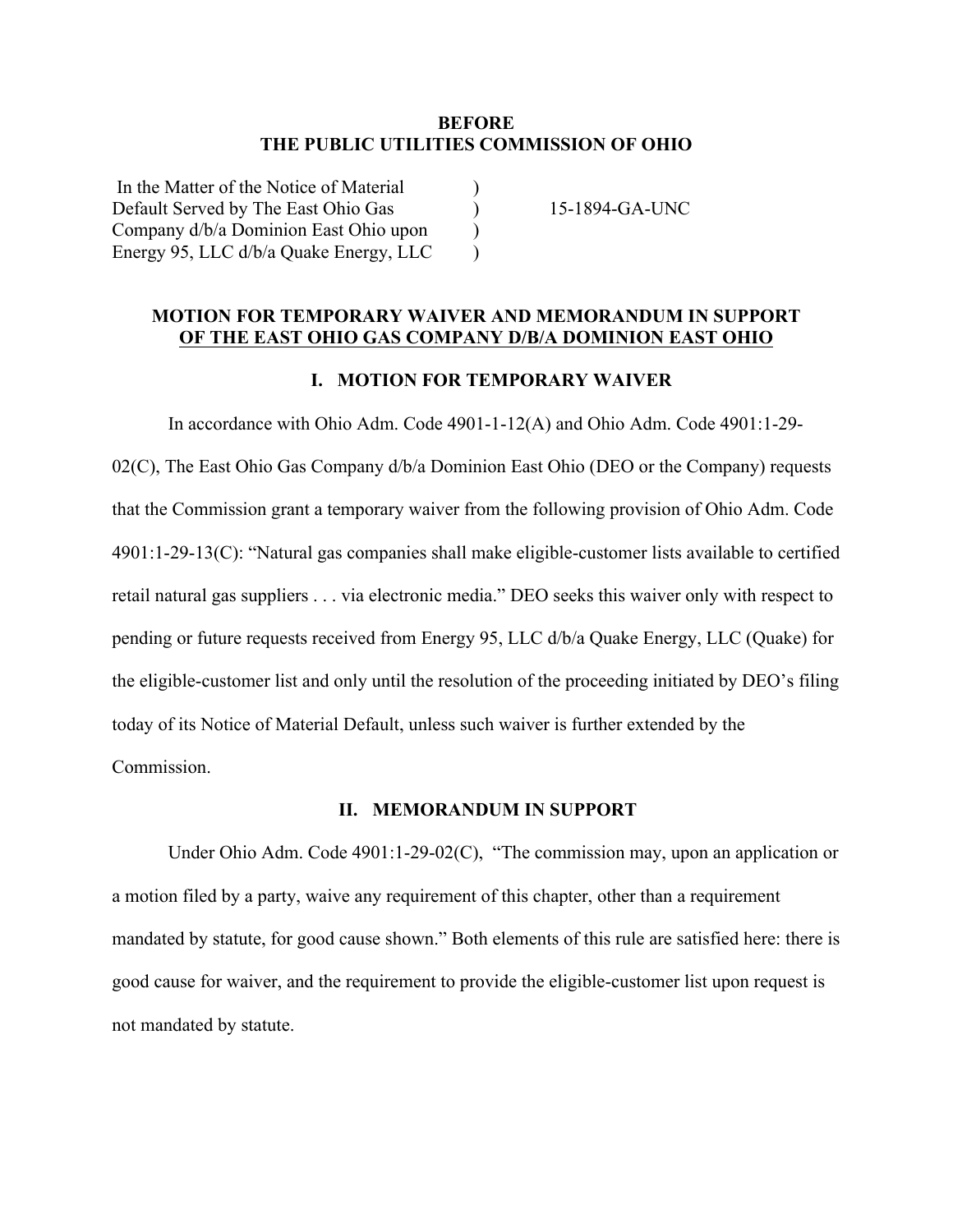## **A. There is good cause to temporarily waive the rule.**

Good cause exists to grant a temporary waiver. As explained in greater detail in DEO's Notice of Material Default, also filed today in this docket, DEO has received numerous customer complaints concerning Quake's marketing, solicitation, and sales practices. DEO investigated those complaints and determined that Quake may have violated the Commission's minimum standards for competitive-retail-natural-gas (CRNG) service, the Service Agreement between DEO and Quake under DEO's Energy Choice Pooling Service tariff, and Quake's own stated policies and customer-enrollment guidelines. Accordingly, DEO filed its Notice of Material Default.

While DEO was in the process of finalizing its investigation and preparing its filing, Quake requested that DEO provide it with an eligible-customer list. Given that DEO's investigation of the complaints regarding Quake revealed the possibility of systemic issues affecting Quake's sales, verification, and record-keeping or -retention practices, DEO was concerned that it would not be reasonable or prudent at this time to provide the list of DEO's approximately one million eligible customers, most of whom are residential. DEO's concern is to protect customers and to ensure that Quake's solicitation and sales practices comply with the Commission's standards for CRNG service.

For these reasons, there is good cause to grant DEO's waiver. Additionally, DEO has also requested in the Notice of Material Default filed today that Quake not be permitted to request the eligible-customer list until further conditions have been satisfied. If the Commission denies DEO's motion for waiver, DEO will presume unless the Commission provides otherwise that it expects DEO to provide the list to Quake at such time.

2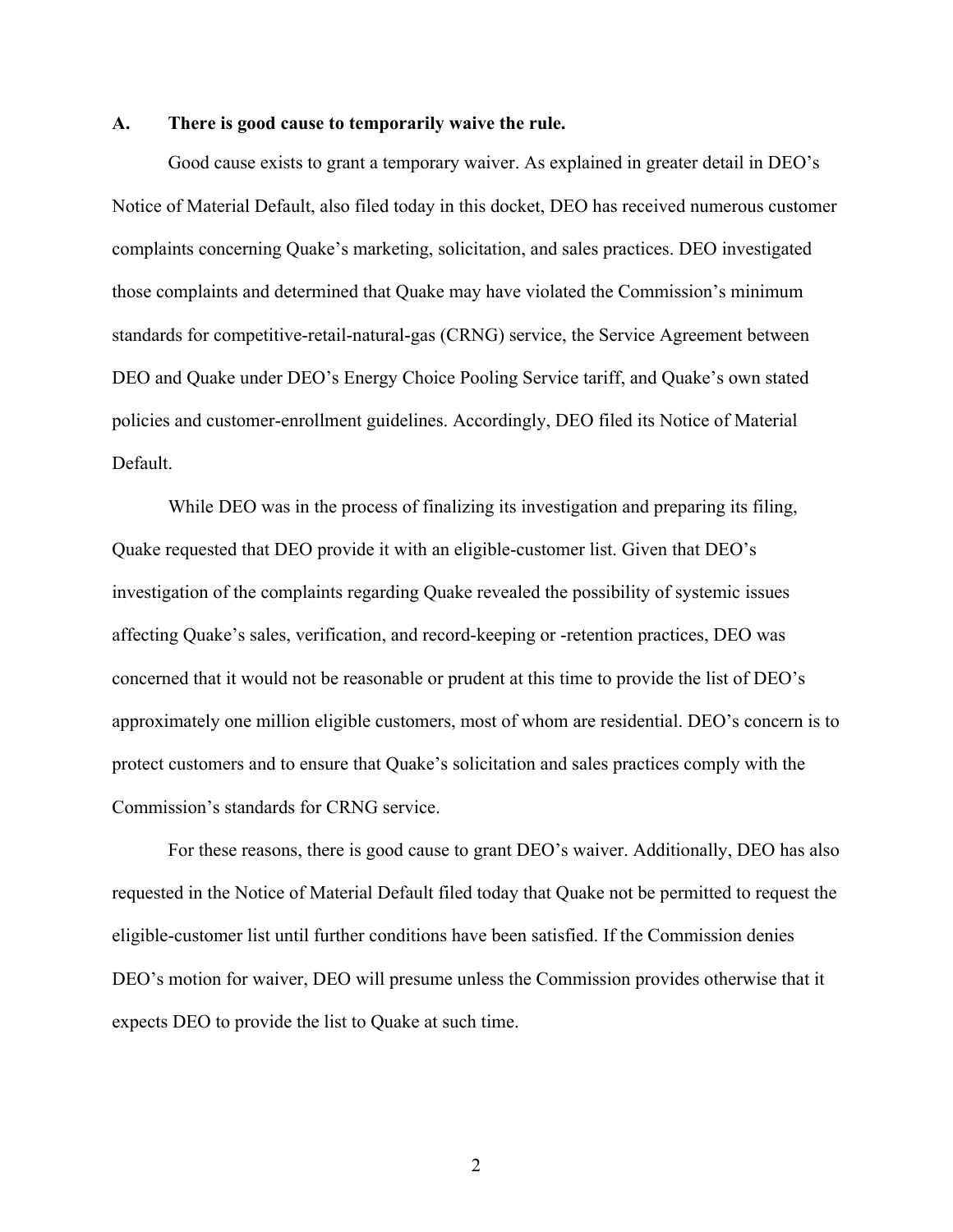### **B. The requested waiver is consistent with statutory requirements.**

The requirement to provide an eligible-customer list is not mandated by statute and thus may be waived. Although R.C. 4929.22(F) requires the Commission to adopt rules that "make customer information available to a [CRNG] supplier . . . on a comparable and nondiscriminatory basis," this does not prohibit the Commission from granting the requested waiver.

By its terms, the statute grants the Commission discretion to establish by rule appropriate requirements and standards concerning the provision of customer information. The statute does *not* create an absolute duty to provide eligible-customer lists to requesting suppliers, only that customer information be made available "on a comparable and nondiscriminatory basis." *Id*. It is not "discriminatory" to withhold a customer list when good cause exists to do so, such as when an investigation of numerous customer complaints has disclosed potential violations of the Commission's rules. DEO represents that if another supplier requested an eligible-customer list under similar circumstances, DEO would respond in a similar manner. Accordingly, this rule may be waived by the Commission.

For the foregoing reasons, DEO respectfully requests that the Commission grant its motion for waiver.

3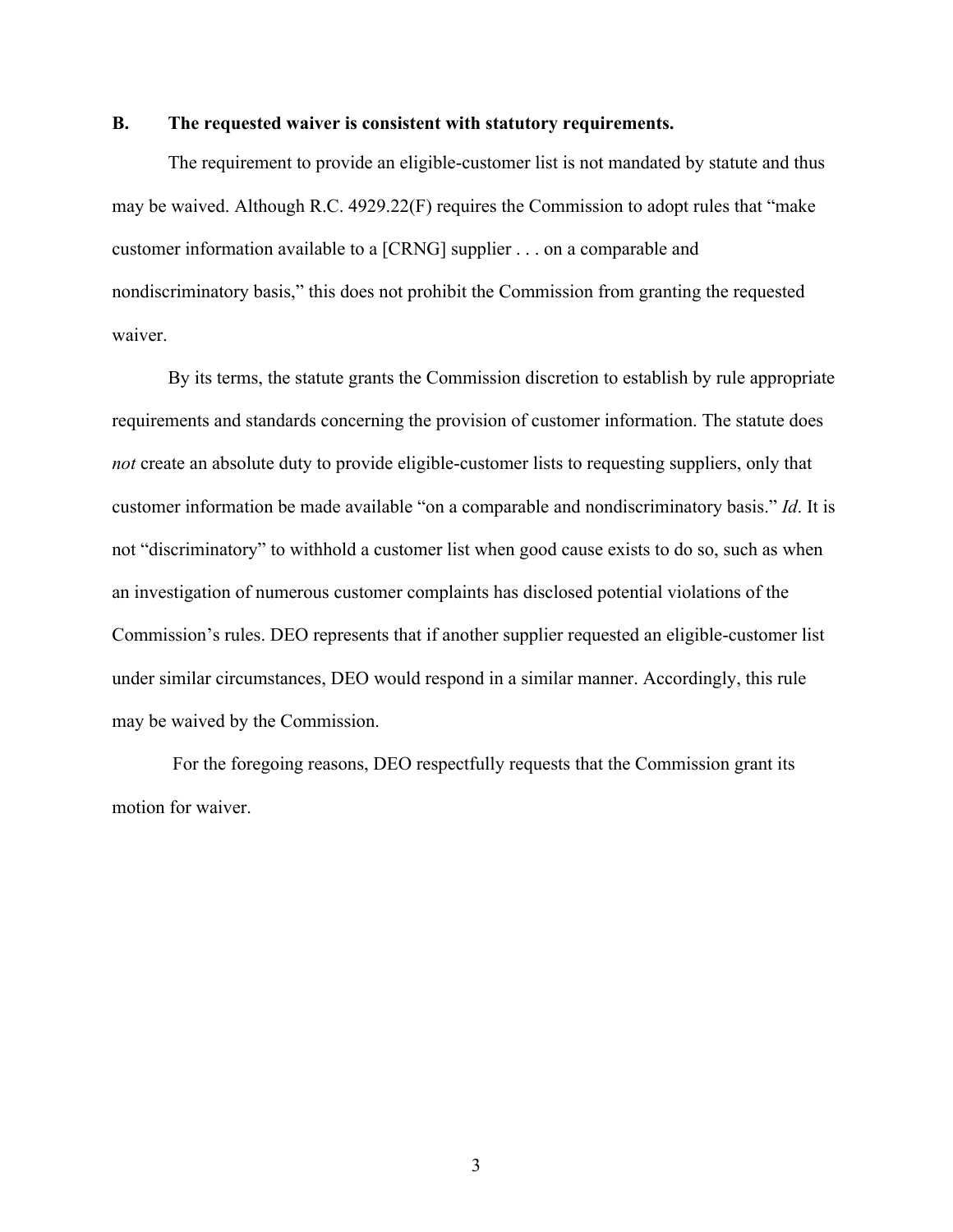Dated: November 9, 2015 Respectfully submitted,

/s/ Andrew J. Campbell Mark A. Whitt (0067996) Andrew J. Campbell (0081485) Rebekah J. Glover (0088798) WHITT STURTEVANT LLP The KeyBank Building, Suite 1590 88 East Broad Street Columbus, Ohio 43215 Telephone: (614) 224-3946 Facsimile: (614) 224-3960 whitt@whitt-sturtevant.com campbell@whitt-sturtevant.com glover@whitt-sturtevant.com (Counsel willing to accept service by email)

ATTORNEYS FOR THE EAST OHIO GAS COMPANY D/B/A DOMINION EAST OHIO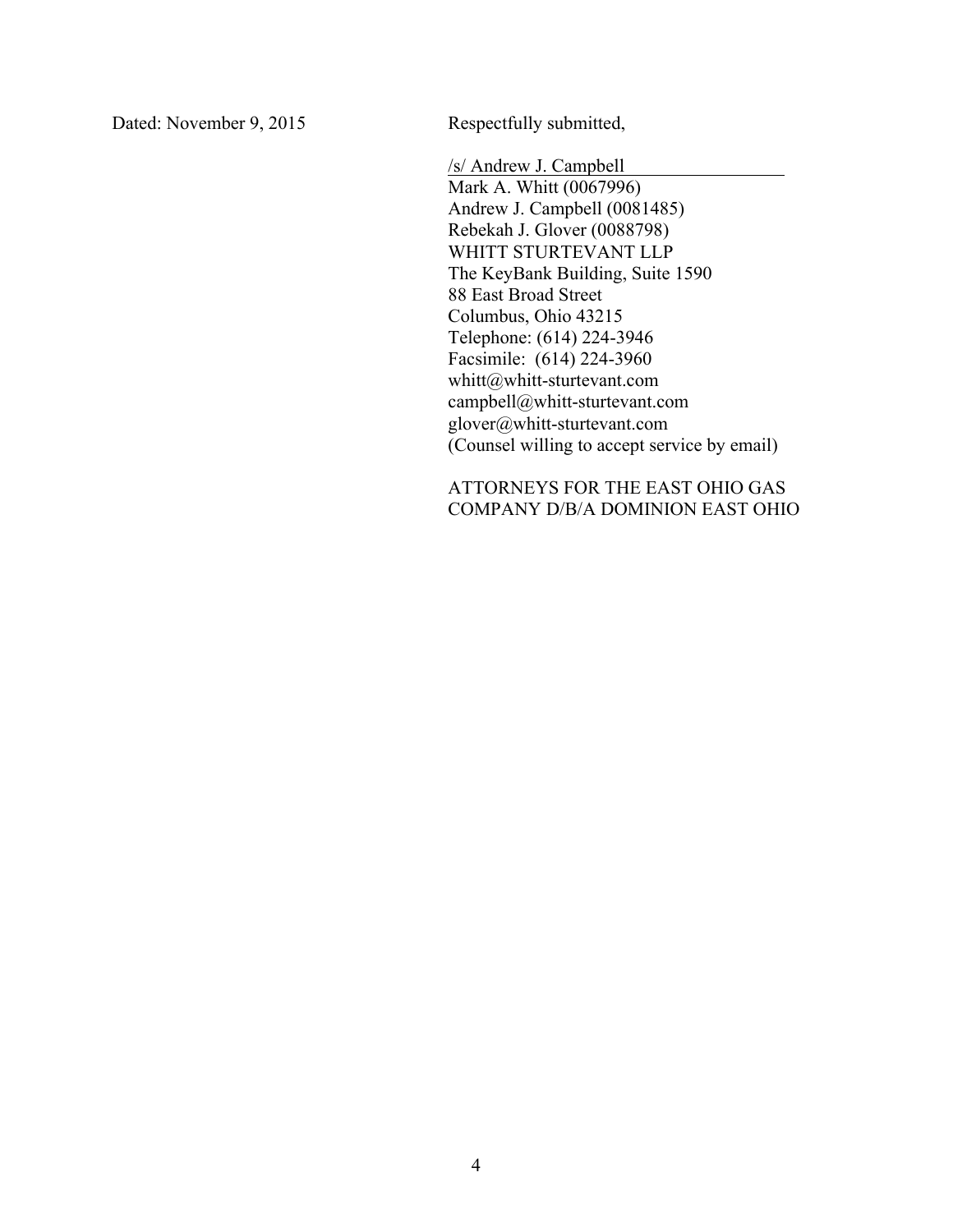# **CERTIFICATE OF SERVICE**

I hereby certify that a copy of the foregoing was served by electronic mail this 9th day of

November, 2015 to the following:

Mark Yurick, Esq. Counsel for Quake Energy LLC 65 East State Street, Suite 1000 Columbus, OH 43215 myurick@taftlaw.com

John Williams Director, Service Monitoring and Enforcement Department Public Utilities Commission of Ohio 180 East Broad Street Columbus, OH 43215 john.williams@puc.state.oh.us

Larry Sauer Deputy Consumers' Counsel Office of Ohio Consumers' Counsel 10 West Broad Street, Suite 1800 Columbus, OH 43215 larry.sauer@occ.ohio.gov

> /s/ Rebekah J. Glover One of the Attorneys for The East Ohio Gas Company d/b/a Dominion East Ohio